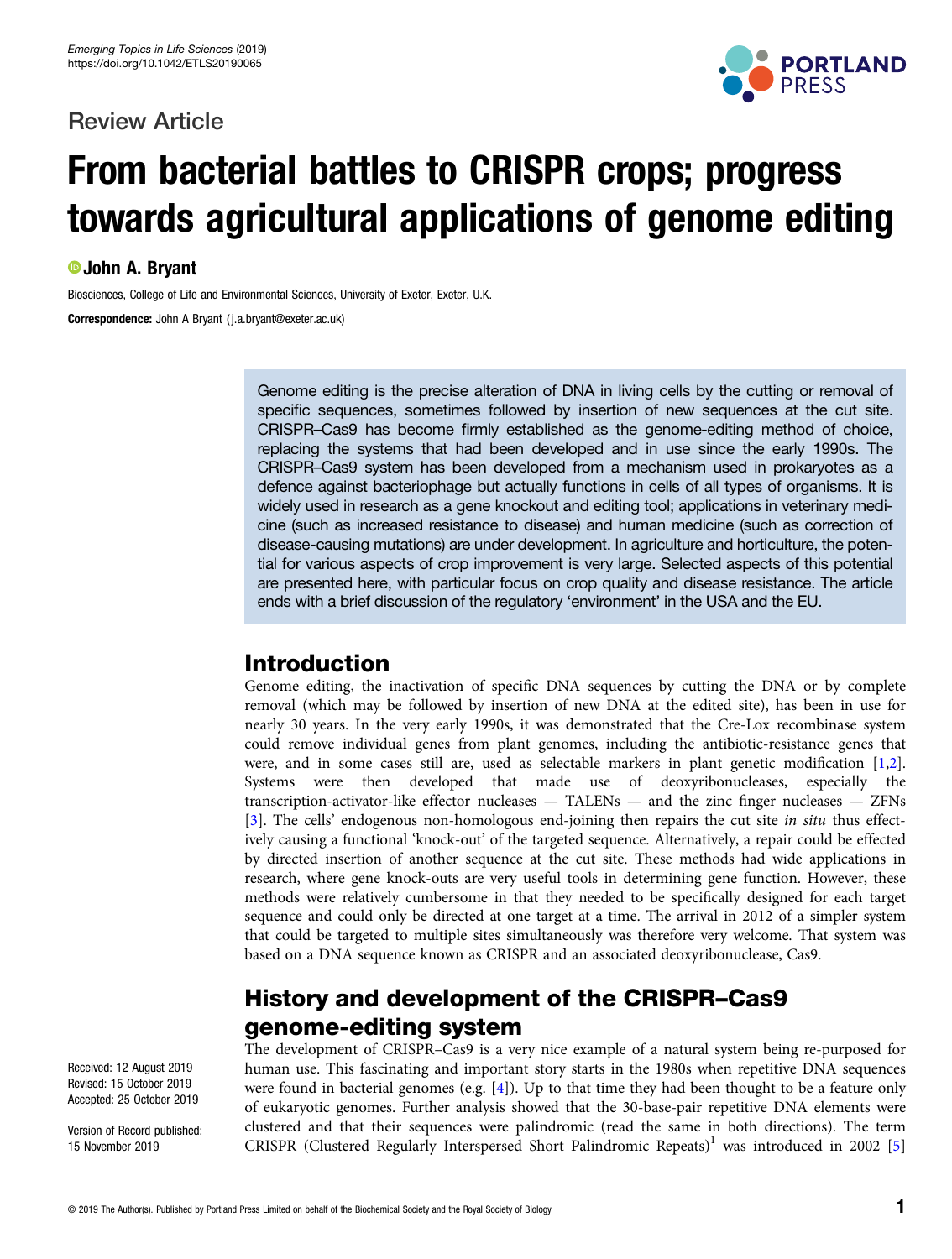

but their function remained unknown. Mojica et al. [[6\]](#page-5-0) discovered that the spacer sequences separating the repeats were similar to the DNA of bacteriophage; they went on to suggest that they may be part of a bacterial immune system against phage. It took another two years of research in laboratories in Europe, the USA and Canada to confirm this and another three years to elucidate the detailed mechanism. The essentials are as follows: the spacer sequences, which have been synthesised in response to a previous exposure to a foreign genome, are copied into RNA (crRNA) on re-exposure to that genome. The crRNA, aided by another RNA species, tracrRNA or guideRNA, guides Cas9 (a CRISPR-associated nuclease) to the invading genome and inactivates it by cutting it at precise sites [\[7,8](#page-5-0)].

Moving forward to 2011, Siksnys and his team at the University of Vilnius in Lithuania showed that CRISPR systems can work when put into other species [\[9\]](#page-5-0). As mentioned above they later published details of the mechanism by which CRISPR–Cas9 recognises and cuts DNA, [\[7](#page-5-0)]. Doudna's group in California made the same discovery at about the same time [[8\]](#page-5-0). The way was thus paved for development of CRISPR–Cas9 as a general genome editing system, based essentially on Cas9 and guideRNA (sgRNA); sgRNA complementary to the targeted gene is used to position the nuclease which then cuts both strands of DNA. A single RNA molecule, sgRNA complementary to the target sequence, is sufficient for effective targeting. This adds further to the ease of use of the system. Use of two complementary sgRNA sequences results in two double-stranded cuts and therefore excision of the tract of DNA between them<sup>2</sup>. Thus we have gone from the unexpected discovery of DNA sequences, to elucidation of a bacterial immune system to the development of techniques for removing almost any sequence from almost any genome. The power of the system was well illustrated by Church's group at Harvard [[10](#page-5-0)] who used it to remove 62 retroviral sequences from the pig genome, in the context of research on the use of pig organs for human transplants. However, that was over-shadowed by a spectacular experiment in 2018 when Kruglyak and colleagues [\[11\]](#page-5-0) were able to make 10 000 mutations in a yeast cell culture by pairing each RNA guide sequence with its own DNA patch.

Furthermore, genome editing, by whatever method, also provides a way of targeting genes into specific loci in the genome. The variation of insertion site and the inability to control where a transgene is inserted were two frustrating features of earlier genetic modification techniques. This meant, for example, that both the expression of the transgene and its heritability had to be assessed across a range of genetically modified (GM) individuals in order to select the best expressers. With the ability to generate cuts or gaps at specific places comes the added ability to insert new sequences at those specific places [[12](#page-5-0)].

Before discussing some of the applications it needs to be said that the range of discoveries related to CRISPR– Cas9 and the expanding range of possible applications has led to a complex situation regarding intellectual property. There have been claims and counter-claims from different 'inventors' and the patent jurisdictions in the USA. and the EU have sometimes reached different conclusions regarding precedence. Individuals and organisations that develop applications for the technology will need to navigate this complicated IP environment (see [[51](#page-6-0)]).

## A short excursion into medicine

No account of the development of CRISPR–Cas9 genome editing would be complete without a brief consideration of its possible use in human medicine. We can identify several different types of a pathological condition in which knock-out or removal of a gene or removal and replacement of a gene will bring a therapeutic benefit, in some instances amounting to a full cure  $[13,14]$  $[13,14]$ . Furthermore, a precedent was set in 2015 when a TALENs-based genome-editing procedure (see Introduction) was used successfully in an experimental treatment to cure a baby girl of acute lymphoblastic leukaemia when all standard treatments had failed [\[13,15\]](#page-5-0).

The advent of CRISPR–Cas9 genome editing makes it likely that there will be more applications of this type but there are in addition, several other therapeutic uses of genome editing. I have discussed these briefly elsewhere [\[13,14\]](#page-5-0) and have also noted the ethical issues that may arise. In the main, these issues are similar to those that arise in 'conventional' genetic modification of humans, namely

- Risk and safety
- Use for therapy but not for enhancement
- Use in somatic cells but not in the germ-line (the latter would make the changes heritable)

<sup>1</sup> Archaeal DNA also contains these sequences

<sup>2</sup>Alternatively, a single cut can be made; the DNA is repaired by the endogenous end-joining mechanism as mentioned earlier in relation to other genome-editing methods. This is adequate for functional gene knock-out but not for complete removal of a sequence.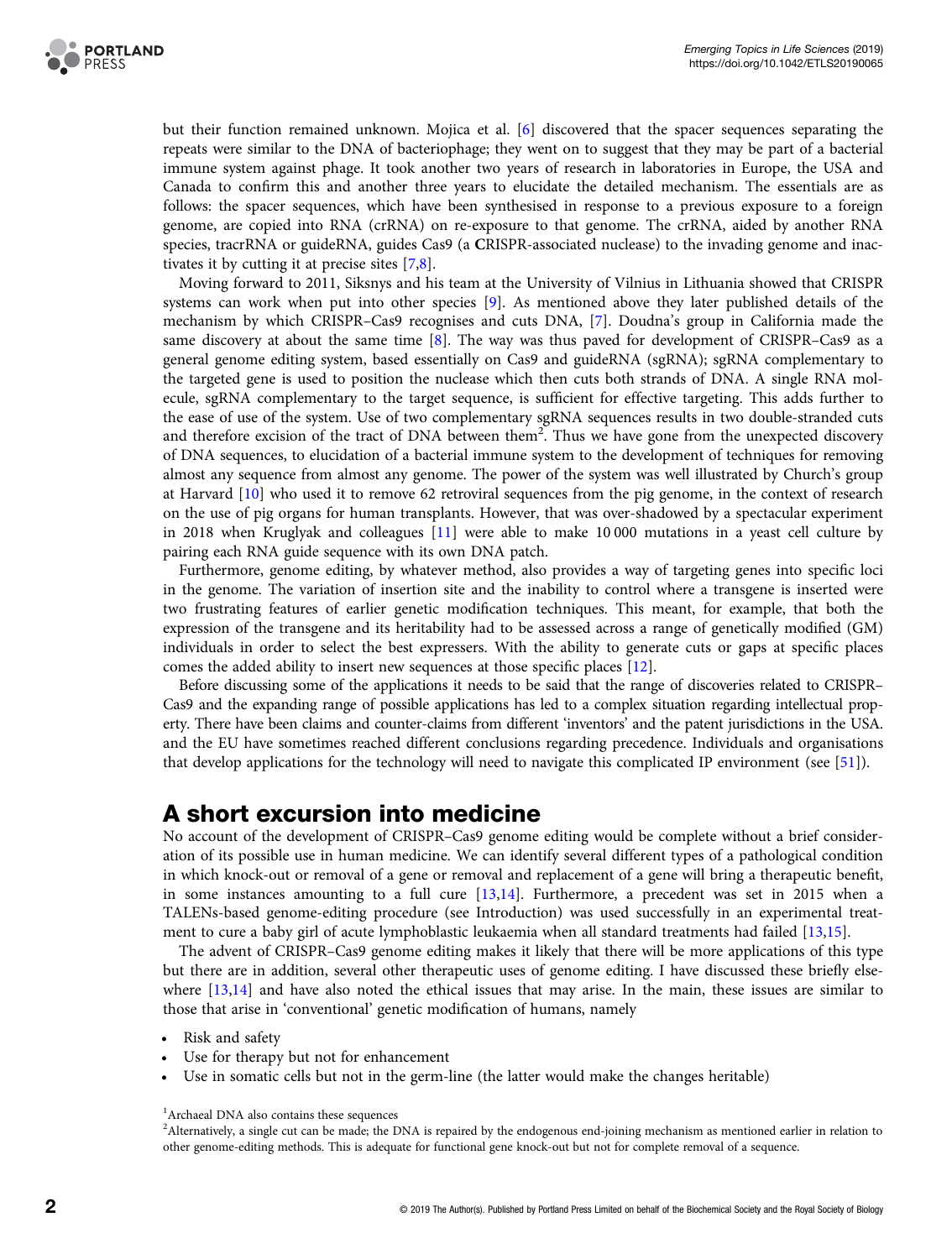

In respect of the latter point, there is currently a near-universal moratorium on germ-line editing of humans ( primarily on grounds of risk), albeit that it was broken by a Chinese scientist, He Jiankui in 2018 [\[16,17](#page-5-0)]. He has subsequently been removed from his job by the Chinese authorities. However, there is extensive research on the development of somatic (non-heritable) genome editing using the CRISPR–Cas9 system. Indeed, a previous issue of this journal was devoted to the topic, with a very useful overview by Qasim [\[18\]](#page-5-0).

# Into the fields: use of CRISPR–Cas9 genome editing in crop plants

#### Setting the scene

It may seem a big jump from medicine to agriculture but the overall pattern of possible applications is very similar, as is emphasised by Zhang et al. in a recent review [[19](#page-5-0)]: we can identify targets for genome editing that would improve overall genetic fitness, prevent unwanted physiological or biochemical reactions and impart resistance to specific pathogens. In animal agriculture, the latter principle was illustrated by the removal from pigs of the gene encoding the receptor protein for the virus that causes Porcine Reproductive and Respiratory Syndrome (PRRS), thereby making the animals resistant to the disease [\[20\]](#page-5-0). If this approach is effective in animals, there is no a priori reason why it should not work in plants.

Effective use of the CRISPR–Cas9 system in plants was first demonstrated in 2013. Feng et al. [[21](#page-5-0)] used transgenic Arabidopsis and rice plants in which the CaMV 35S promoter 'drove' the Cas9 gene. Synthesis of the guide RNA (sgRNA) was under the control of the AtU6-26 promoter in Arabidopsis and the OsU6-2 promoter in rice. In both plants, the system was successfully directed at a reporter transgene which was inactivated by the editing process. Similarly, Nekrasov et al. [[22](#page-5-0)] were able to demonstrate inactivation of a reporter gene in leaf tissue of Nicotiania benthamiana while Jiang et al. [\[23\]](#page-5-0) demonstrated CRISPR–Cas9-based genome editing in two dicots, Arabidopsis and tobacco and in two monocots, rice and Sorghum.

Feng et al. [\[21\]](#page-5-0) went on to target endogenous genes in both Arabidopsis and rice; the genes selected were involved in hormonal signalling; gene disruption gave readily identifiable growth phenotypes, demonstrating the efficacy of the genome editing. A very similar approach was taken by Xie and Yang [[24](#page-5-0)] who targeted a stress-responsive mitogen-activated kinase. Their reason for doing this was that the particular MAP kinase is a negative regulator of a resistance response and thus inactivating it may increase disease resistance.

As discussed later in more detail, there has been ongoing concern, especially in Europe, about plants carrying 'foreign' DNA such as the Cas9 gene or the CaMV 35S promoter. One way to deal with this problem is to back-cross the edited line in order to eliminate the transgene. Another way of circumventing this concern was taken by Woo et al. [[25\]](#page-5-0) who pre-assembled complexes containing the Cas9 nuclease and appropriate guide RNAs. The complexes were transfected into protoplasts of Arabidopsis, tobacco, lettuce and rice. Plants regenerated from the protoplasts showed mutation rates in the targeted genes of up to 46%. The authors note that the mutations were heritable and were 'indistinguishable from naturally occurring genetic variation' and this was achieved without any integration of 'foreign' DNA.

#### Applications

As has been hinted at already, the range of possible applications of the CRISPR–Cas9 system to crop plants is very large. The applications actually extend beyond straightforward genome editing, as discussed by Belhaj et al. [\[26\]](#page-5-0) and by Xhang et al. [\[19\]](#page-5-0) but here I focus mainly on genome editing itself. The main aims in genome editing of crop plants are

- Improvement of crop quality
- Improved resistance to diseases and other biotic stresses
- Improved tolerance of or resistance to abiotic/environmental stresses. This includes creating crops that are resilient to climate change
- Improvement of crop performance under normal field or greenhouse conditions

All of these are 'umbrella' aims and embody a range of more specific targets. The last group of aims is especially wide and already includes 're-domestication' of wild tomatoes to make the cultivated crop more suited to current needs [[27](#page-6-0)]. A few genome edits can replace many years of plant breeding!

Because of the very wide range of possible applications, I will confine my discussion to the first two of these topics, looking at a selection of examples that illustrate the current and ongoing situation. Thinking first about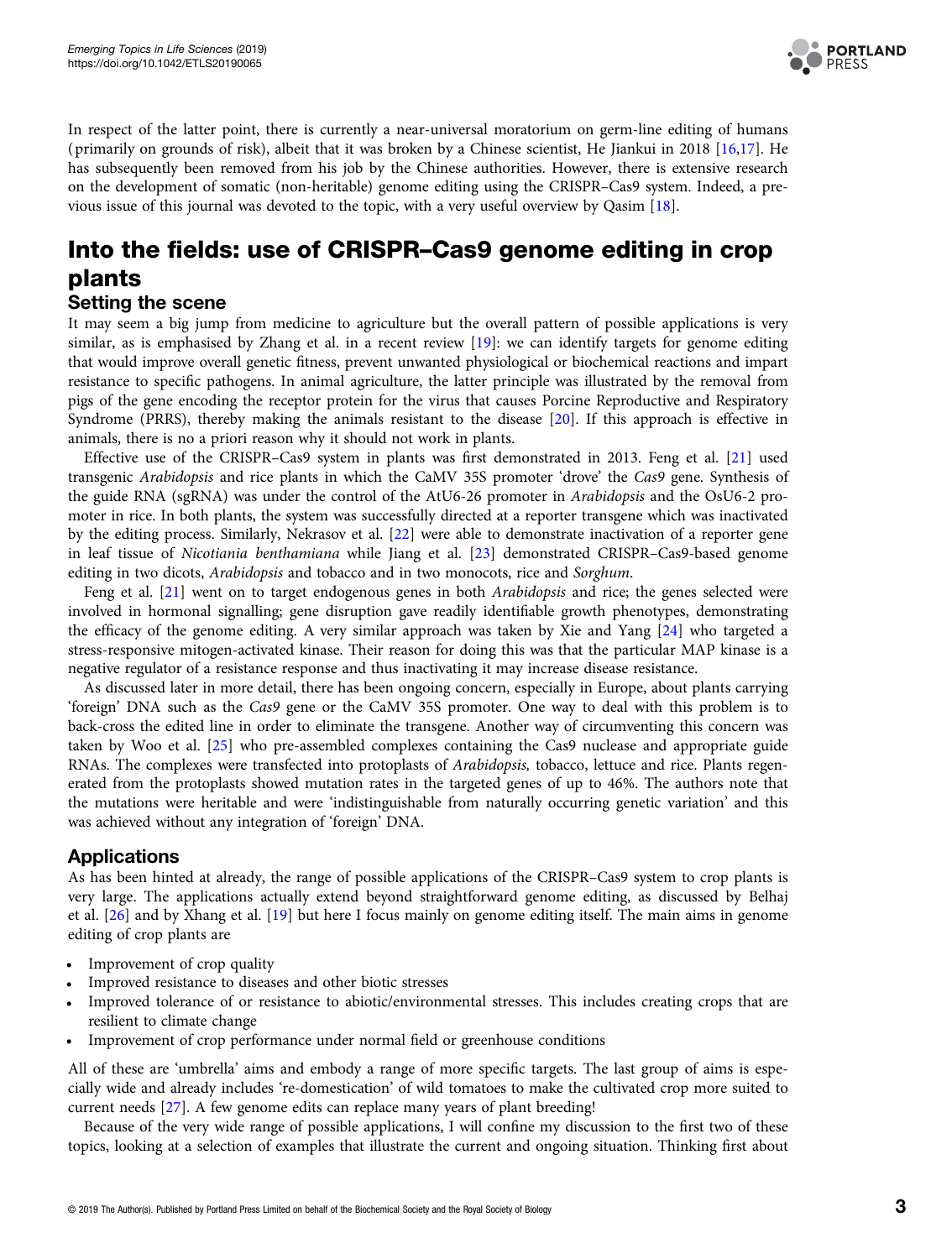

crop quality, a recent development in crop GM technology was the commercial production of the 'Arctic Apple' which does not go brown when sliced [\[28\]](#page-6-0). The reason for this is that the gene encoding polyphenol oxidase (PPO) has been silenced by RNA interference. A similar approach was used to silence PPO in the production of non-browning potatoes [[29](#page-6-0)]. RNA interference is similar to and certainly has the same result as the antisense technology that was used in production of the FlavrSavr™ tomato in the 1990s [\[30\]](#page-6-0). However, inactivation of the PPO could be carried out just as easily (and possibly more easily) with genome editing techniques. It will be interesting to see whether, if further varieties of non-browning apples or potatoes are produced, as seems very likely, genome editing will be employed.

Non-browning lettuce with a shelf-life nearly two weeks longer than its conventional counterparts has been produced by a US company, Intrexon, under the name Green Venus™ [[31](#page-6-0)]. The company have not revealed specifically how this variety was produced, except to say that it is not transgenic; the implications of this statement and of information on the company website are that genome editing was used to produce the new lettuce. Furthermore, the reactions of both the USDA and the EU's regulatory bodies imply that it is known that the production involved genome editing. And we certainly do know that non-browning mushrooms, developed in Yinong Yang's Laboratory at Pennsylvania State University were produced by genome-editing to knock out polyphenol oxidase [[32](#page-6-0)]. The USDA announced in 2016 that these mushrooms did not need their approval [[32](#page-6-0)] (see below) but they have not yet come to market (as at mid-2019).

Another example of quality improvement is a change in the fatty acid composition of seed lipids in soybean [[33](#page-6-0)]. Soybeans in which 80% of the stored tri-glycerides contain the mono-unsaturated fatty acid, oleic acid (18.1; cis9) were launched commercially early in 2019 by the agri-food company Calyxt Inc. Furthermore, the content of saturated fatty acids is reduced by up to 20%; processing of the stored lipids to make cooking oil produces no trans-fatty acids. The oil is marketed as being a healthier option than normal soybean oil (transfats have been implicated in heart disease) with a much longer 'fry life' than the normal oil. Interestingly, company uses the term 'non-GMO' as a selling point for this high-oleate variety [\[33\]](#page-6-0).

Moving on to consider the generation of resistance to biotic stresses, especially diseases, in many instances we know how a pathogen interacts with its host. Knock-out of the 'host susceptibility genes', many of which encode proteins recognised or activated by the pathogen, will confer resistance to the organisms that interact with or activate those proteins [\[34](#page-6-0)]. A current urgent projected application of this approach relates to the Cavendish banana [[35\]](#page-6-0). This banana variety is grown all over the world and accounts for ∼85% of the exports of the crop to countries where bananas are not grown. A new strain of Fusarium oxysporum ('Fusarium wilt') has evolved ('Tropical Race/TR 4) to which Cavendish is susceptible; the disease is spreading rapidly in banana-growing areas. Scientists in Australia have now used GM techniques to construct a TR4-resistant line, using a gene from a naturally occurring resistant banana subspecies from south-east Asia [[36\]](#page-6-0). However, with disease resistance of this type there is always the danger that the pathogen will evolve to overcome the resistance. Because of that, a genome editing approach has also been taken in which the ability of the plant to interact with the fungus is knocked out. Field trials of these genome-edited bananas started in three continents in 2019 [[37](#page-6-0)].

The Fusarium-resistant banana is one example of many disease-resistant crop lines that have been generated by genome editing. In a review published in 2019, Wang et al. [\[38\]](#page-6-0) list nine diseases to which tomatoes have been made resistant. In addition, they list two diseases in grape, three in cucumber, and one each in papaya, cocoa (Theobroma cacao) and banana, for which resistant host strains have now been generated. The banana example is especially interesting. It concerns resistance to banana streak virus (BSV); it is an endogenous virus in the genus Musa meaning that its genome is integrated into the genome of its host. Resistance was generated by editing the integrated genome copy [\[39\]](#page-6-0).

Genome editing is also applicable to staple crops. Rice is the most widely consumed cereal crop in the world. About 490 million tonnes are consumed annually, providing essential nutrition for more than three billion people [[40](#page-6-0)]. It has thus been a major subject of research on the use of genome editing [[41](#page-6-0)]. In particular, it has been a very useful subject for an alternative CRISPR-based system using an alternative nuclease, Cpf. Both CRISPR–Cas9 and CRISPR-Cpf systems have been employed to improve a very wide range of aspects of crop quality. In relation to disease resistance, one of the most important targets has been rice blast disease, caused by Magnaporthe oryzae. In some rice-growing areas, very large crop losses occur which can amount to over 60% of the total yield in some years. Some success has already been achieved in improving resistance in rice lines in which the host transcription factor ERF922 (ERF: ethylene response factor) has been disabled by editing with the CRISPR–Cas9 system [[42\]](#page-6-0).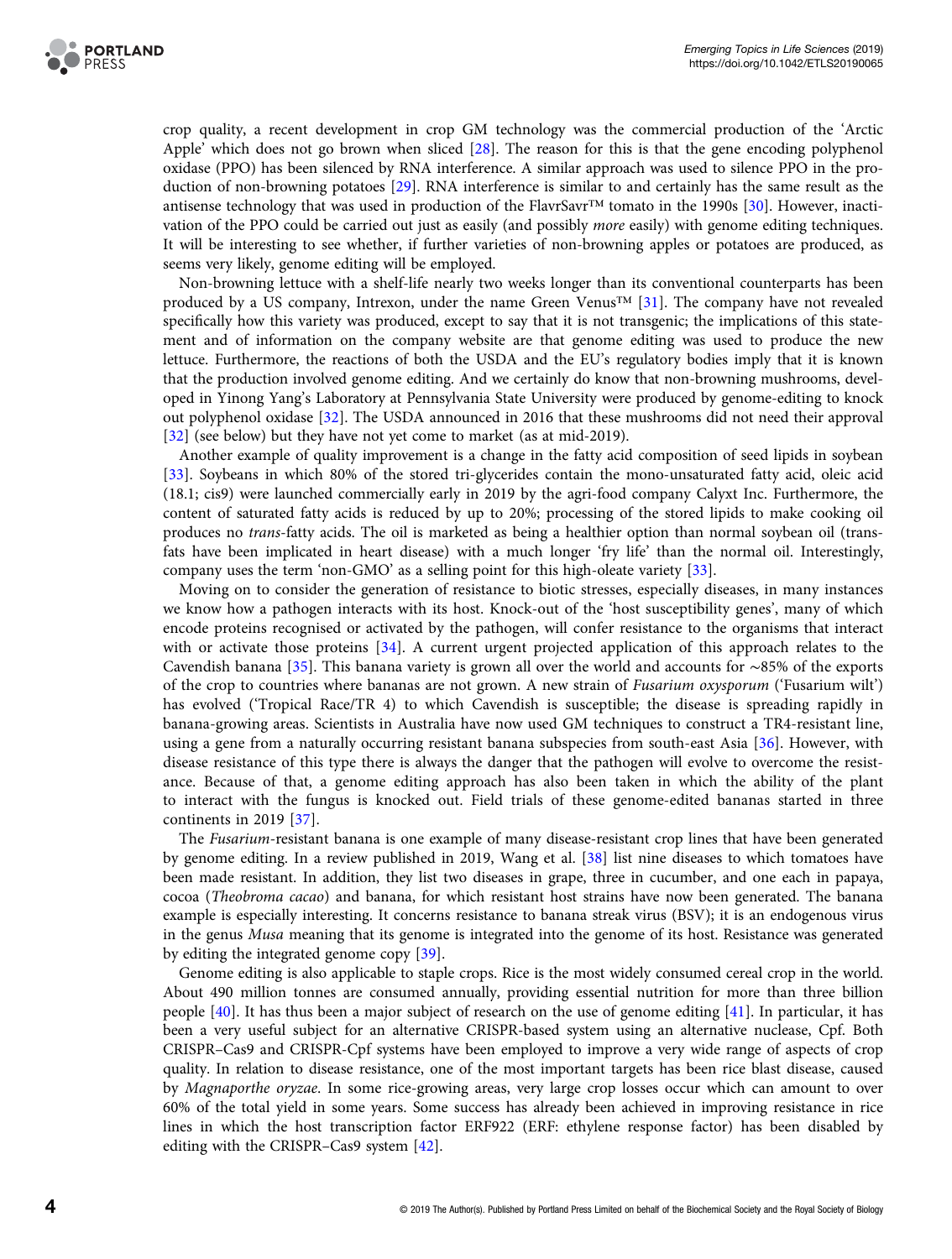

The examples discussed above are illustrative of the very wide range of current and projected applications of genome editing using CRISPR-based systems. However, the ability of plant scientists to use these systems in crop improvement may be affected by factors external to the science itself, as is discussed in the next section.

## Social and ethical aspects

One of the factors that has affected the uptake into agriculture and horticulture of GM crops has been the regulatory 'climate' in particular countries. This has been discussed very fully elsewhere [\[13\]](#page-5-0); here, discussion is confined to the USA and the European Union. In the USA, the US Department of Agriculture and the Food and Drugs Administration applied more stringent criteria for approval of GM-bred crops than to 'conventionally' bred crops but the criteria were not so stringent as to inhibit the commercialisation of these crops. When the first genome-edited crops were in the pipeline, the USDA announced that they would not be subject to the criteria imposed on GM-bred crops but would be treated in the same way as conventionally bred crops. The position was further clarified in 2018 [[43\]](#page-6-0). Plant scientists have welcomed this announcement which paves the way for commercialisation of many of the applications of genome editing that were mentioned earlier. They also welcomed the more recent announcement from the USDA that after 25 years of experience with GM-bred crops, criteria for their evaluation are now to become less stringent [\[44\]](#page-6-0).

In Europe, the situation is more complex. When the first GM crops, and/or products of GM crops, nearly all grown in the USA, came to market in the mid to late 1990s, environmental groups in the U.K. and in much of Western Europe waged a very active campaign of opposition. The original reasons for their opposition have never been really clear, despite the policy statements of the organisations themselves but nevertheless, the campaigns were very effective in turning public opinion against crops bred by GM methods [\[45\]](#page-6-0). This led in turn to the adoption by the EU, based again on active campaigning by 'Green' MEPs, of the strictest interpretation of the Precautionary Principle in relation to the commercial growth of GM-bred crops. The safety evaluation imposed on such crops is very lengthy and cumbersome [[46,47](#page-6-0)]. Since the late 1990s, only two crop varieties bred by GM techniques have been approved for commercial growth and only one of those, insect-resistant maize (carrying the Bt-insecticidal protein gene) is grown anywhere in Europe (mostly in Spain) [\[13,](#page-5-0)[47\]](#page-6-0).

There is undoubtedly growing opposition in the plant science community to the EU position [\[47\]](#page-6-0), believing that it disadvantages European farmers (because they are competing with farmers from countries in which growth of GM-bred crops is permitted) and that it inhibits some aspects of plant science research. It was hoped that a different approach would be adopted for genome-edited crops. In general, these are not carrying an added trait neither, as mentioned earlier, do they need to contain any 'foreign' DNA [[25](#page-5-0)]. In many cases, they are indistinguishable from naturally occurring (albeit rare) mutants of the same crop (also as mentioned earlier). In general, plants bred by mutagenesis techniques are exempt from the EU's strict regulation of GM crops. However, in a test-case ruling, the European Court of Justice (EJC) has decided that genome-edited crops do not meet the criteria for the 'mutagenesis exception.' They therefore recommend that genome-edited varieties should be regulated in the same way as GM-bred varieties [[48](#page-6-0)], reflecting the negative view amongst those who oppose 'biotech' crops (e.g. [[49](#page-6-0)]). This has caused great consternation in the European plant science community and has elicited strong reactions [[47,50\]](#page-6-0). Nevertheless, for the present, the commercial growth of genome-edited crops remains on hold in the European Union. Whether, eventually, the European Commission accepts the verdict of the EJC remains to be seen, although based on previous experience they are likely to do so.

## Summary

- CRISPR–Cas9 is an easy-to-use genome editing system based on a bacterial defence mechanism.
- It is widely used in research on gene function; applications in veterinary and human medicine are in the pipeline.
- Its potential for use in agriculture and horticulture is huge, especially in relation to disease and stress resistance and improvements of crop quality and performance.
- The first genome-edited crops are now on the market in the USA and Canada.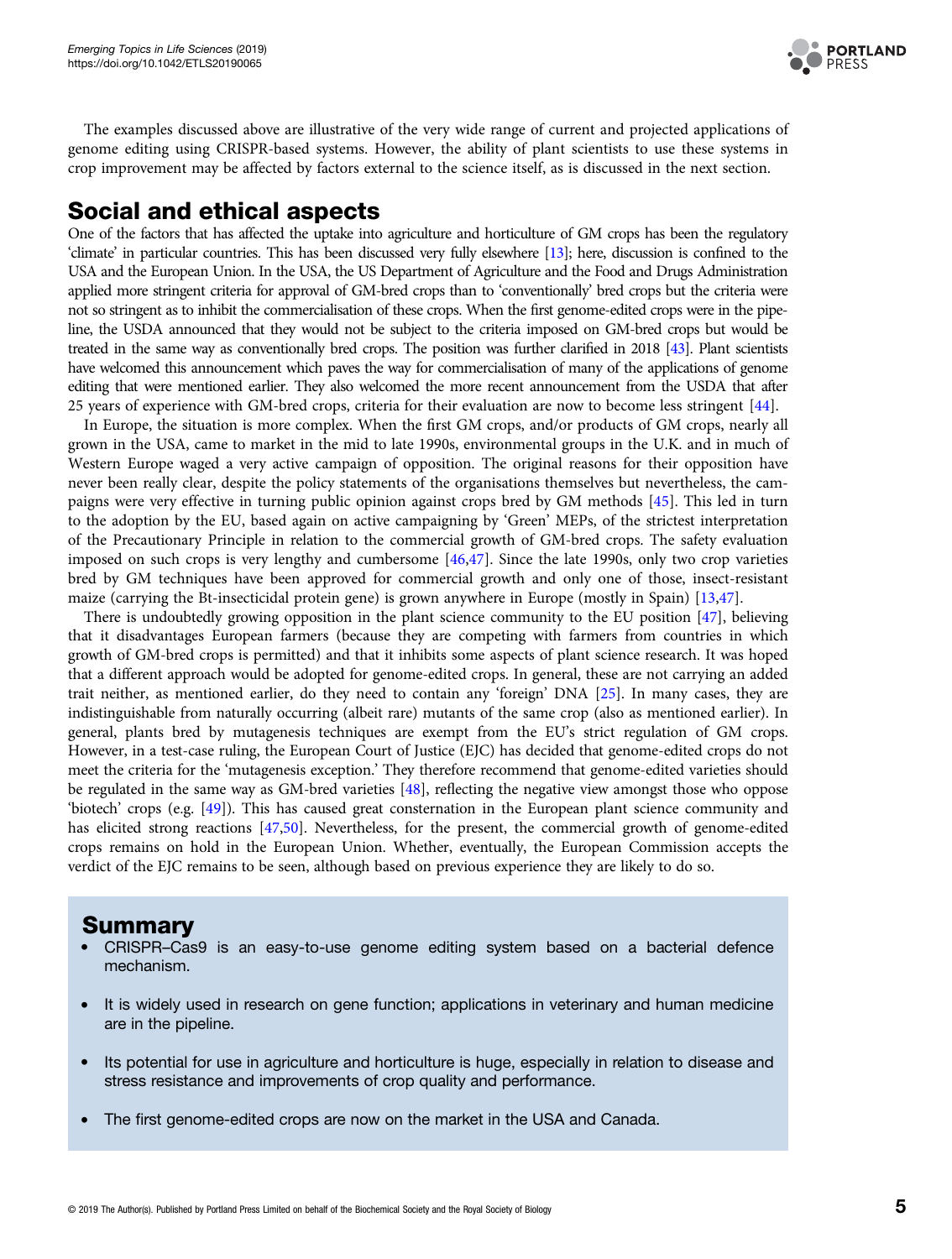<span id="page-5-0"></span>

#### Abbreviations

BSV, banana streak virus; EJC, European Court of Justice; ERF, ethylene response factor; GM, genetically modified; PPO, polyphenol oxidase; PRRS, Porcine Reproductive and Respiratory Syndrome.

#### Acknowledgements

I am grateful to Dr Chris Willmott, University of Leicester, for ongoing discussions on bioethical issues, including those related to CRISPR–Cas9 genome editing. John Bryant is Professor Emeritus of Cell and Molecular Biology, University of Exeter.

#### Competing Interests

The Author declares that there are no competing interests associated with this manuscript.

#### References

- 1 Ow, D. (2000) Marker genes. Joint FAO/WHO Expert Consultation on Foods Derived from Biotechnology
- 2 Bryant, J. and Leather, S. (1992) Removal of selectable marker genes from transgenic plants: needless sophistication or social necessity? Trends Biotechnol. 10, 274–275 [https://doi.org/10.1016/0167-7799\(92\)90243-O](https://doi.org/10.1016/0167-7799(92)90243-O)
- 3 Joung, J.K. and Sander, J.D. (2013) TALENs: a widely applicable technology for targeted genome editing. Nat. Rev. Mol. Cell Biol. 14, 49–55 <https://doi.org/10.1038/nrm3486>
- 4 Gilson, E., Clément, J.M., Brutlag, D. and Hofnung, M. (1984) A family of dispersed repetitive extragenic palindromic DNA sequences in E. coli. EMBO J. 3, 1417–1421 <https://doi.org/10.1002/j.1460-2075.1984.tb01986.x>
- 5 Jansen, R., Embden, J.D., Gaastra, W. and Schouls, L.M. (2002) Identification of genes that are associated with DNA repeats in prokaryotes. Mol. Microbiol. 43, 1565–1575 <https://doi.org/10.1046/j.1365-2958.2002.02839.x>
- 6 Mojica, F.J.M., Diez-Villaseňor, C.S., Garcia-Martinez, J.S. and Soria, E. (2005) Intervening sequences of regularly spaced prokaryotic repeats derive from foreign genetic elements. J. Mol. Evol. 60, 174-182 <https://doi.org/10.1007/s00239-004-0046-3>
- 7 Gasiunas, G., Barrangou, R., Horvath, P. and Siksnys, V. (2012) Cas9-crRNA ribonucleoprotein complex mediates specific DNA cleavage for adaptive immunity in bacteria. Proc. Natl Acad. Sci. 109, E2579-E2586 <https://doi.org/10.1073/pnas.1208507109>
- 8 Jinek, M., Chylinski, K., Fonfara, I., Hauer, M., Doudna, J.A. and Charpentier, E. (2012) A programmable dual-RNA-guided DNA endonuclease in adaptive bacterial immunity. Science 337, 816–821 <https://doi.org/10.1126/science.1225829>
- 9 Sapranauskas, R., Gasiunas, G., Fremaux, C., Barrangou, R., Horvath, P. and Siksnys, V. (2011) The Streptococcus thermophilus CRISPR/Cas system provides immunity in Escherichia coli. Nucleic Acids Res. 39, 9275–9282 <https://doi.org/10.1093/nar/gkr606>
- 10 Liu, D., Wei, H.-J., Lin, L., George, H., Wang, T., Lee, I.-H. et al. (2017) Inactivation of porcine endogenous retrovirus in pigs using CRISPR–Cas9. Science 357, 1303–1307 <https://doi.org/10.1126/science.aan4187>
- 11 Sadhu, M.J., Bloom, J.S., Day, L., Siegel, J.J., Kosuri, S. and Kruglyak, L. (2018) Highly parallel genome variant engineering with CRISPR–Cas9. Nat. Genet. 50, 510–514 <https://doi.org/10.1038/s41588-018-0087-y>
- 12 Sander, J.D. and Joung, J.K. (2014) CRISPR-Cas systems for editing, regulating and targeting genomes. Nat. Biotechnol. 32, 347-355 <https://doi.org/10.1038/nbt.2842>
- 13 Bryant, J.A. and la Velle, L. (2018) Introduction to Bioethics, 2nd edn, Wiley-Blackwell, Chichester
- 14 Bryant, J.A. (2019) Genome editing: promises and problems. Biol. Sci. Rev. 32, 10-13
- 15 Le Page, M. (2105) Gene editing saves girl dying from leukaemia in world first. New Scientist [https://www.newscientist.com/article/](https://www.newscientist.com/article/dn28454-gene-editing-saves-life-of-girl-dying-from-leukaemia-in-world-first/) [dn28454-gene-editing-saves-life-of-girl-dying-from-leukaemia-in-world-](https://www.newscientist.com/article/dn28454-gene-editing-saves-life-of-girl-dying-from-leukaemia-in-world-first/)first/
- 16 Normile, D. (2018) CRISPR bombshell: Chinese researcher claims to have created gene-edited twins. Science <https://doi.org/10.1126/science.aaw1839>
- 17 Dvorsky, G. (2019) China says gene-editing scientist broke laws to pursue 'personal fame and gain'. Gizmodo.com. [https://gizmodo.com/](https://gizmodo.com/china-says-gene-editing-scientist-broke-laws-to-pursue-1831925670) [china-says-gene-editing-scientist-broke-laws-to-pursue-1831925670](https://gizmodo.com/china-says-gene-editing-scientist-broke-laws-to-pursue-1831925670)
- 18 Qasim, W. (2019) Emerging therapeutic applications of CRISPR genome editing. Emerg. Top. Life Sci. 3, 257–260 [https://doi.org/10.1042/](https://doi.org/10.1042/ETLS20190010) [ETLS20190010](https://doi.org/10.1042/ETLS20190010)
- 19 Zhang, Y., Malzahn, A.A., Sretenovicz, S. and Qi, Y. (2019) The emerging and uncultivated potential of CRISPR technology in plant science. Nat. Plants 5, 778–794 <https://doi.org/10.1038/s41477-019-0461-5>
- 20 Whitworth, K.M. and Prather, R.S. (2017) Gene editing as applied to prevention of reproductive porcine reproductive and respiratory syndrome. Mol. Reprod. Dev. 84, 926–933 <https://doi.org/10.1002/mrd.22811>
- 21 Feng, Z., Zhang, B., Ding, W., Liu, X., Wang, D.L., Wei, P. et al. (2013) Efficient genome editing in plants using a CRISPR/Cas system. Cell Res. 23, 1229–1232 <https://doi.org/10.1038/cr.2013.114>
- 22 Nekrasov, V., Staskawicz, B., Weigel, T., Jones, J.D.G. and Kamoun, S. (2013) Targeted mutagenesis in the model plant Nicotiana benthamiana using Cas9 RNA-guided endonuclease. Nat. Biotechnol. 31, 691–693 <https://doi.org/10.1038/nbt.2655>
- 23 Jiang, W., Zhou, H., Bi, H., Froom, M., Yang, B. and Weeks, D.P. (2013) Demonstration of CRISPR/Cas9/sgRNA-mediated targeted gene modification in Arabidopsis, tobacco, sorghum and rice. Nucleic Acids Res. 41, e188 <https://doi.org/10.1093/nar/gkt780>
- 24 Xie, K. and Yang, Y. (2013) RNA-guided genome editing in plants using a CRISPR–Cas system. Mol. Plant 6, 1975–1983 [https://doi.org/10.10893/mp/](https://doi.org/10.10893/mp/sst119) [sst119](https://doi.org/10.10893/mp/sst119)
- 25 Woo, J.W., Kim, J., Kwon, S.I., Corvalán, C., Cho, S.W., Kim, H. et al. (2015) DNA-free genome editing in plants with preassembled CRISPR–Cas9 ribonucleoproteins. Nat. Biotechnol. 33, 1162-1164 <https://doi.org/10.1038/nbt.3389>
- 26 Belhaj, K., Chapparo-Garcia, A., Kamoun, S. and Nekrasov, V. (2013) Plant genome editing made easy: targeted mutagenesis in model and crop plants using the CRISPR/Cas system. Plant Methods 9, 39 <https://doi.org/10.1186/1746-4811-9-39>